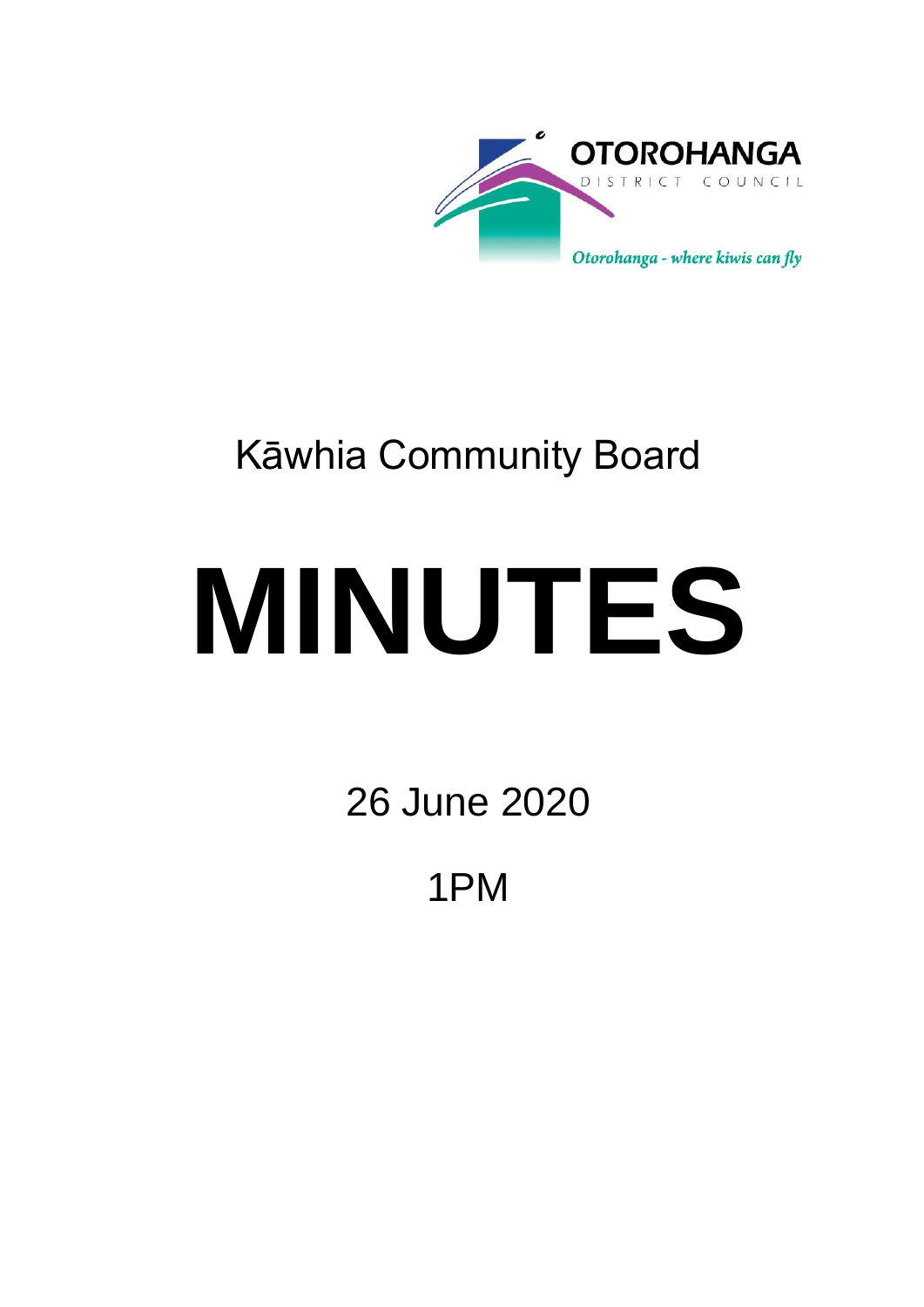#### **KĀWHIA COMMUNITY BOARD**

26 June 2020

Minutes of an Ordinary meeting of the Kāwhia Community Board held in the Kāwhia Community Hall, Jervois Street, Kāwhia on 26 June 2020 commencing at 1.00pm.

Tanya Winter **CHIEF EXECUTIVE**

### **MINUTES**

#### **ORDER OF BUSINESS:**

| <b>PRESENT</b>                                   |   |
|--------------------------------------------------|---|
| IN ATTENDANCE                                    | 1 |
| <b>APOLOGIES</b>                                 | 1 |
| <b>DECLARATION OF INTEREST</b>                   | 1 |
| PUBLIC FORUM (UP TO 30 MINUTES)                  |   |
| <b>CONFIRMATION OF MINUTES - 24 JANUARY 2020</b> |   |

#### **REPORTS**

| <b>ITEM 11</b>             | <b>GOVERNANCE DELEGATIONS TO KAWHIA COMMUNITY BOARD</b>                                                        | $\mathbf{1}$            |
|----------------------------|----------------------------------------------------------------------------------------------------------------|-------------------------|
| <b>ITEM 12</b>             | KĀWHIA PLAYGROUND PROPOSAL                                                                                     | $\mathbf{1}$            |
| <b>ITEM 13</b>             | CHIEF EXECUTIVE REPORT 17 DECEMBER 2019 - 17 FEBRUARY 2020                                                     | $\overline{2}$          |
| <b>ITEM 14</b>             | CHIEF EXECUTIVE REPORT 18 FEBRUARY - 16 MARCH 2020                                                             | $\overline{2}$          |
| <b>ITEM 15</b>             | <b>CHIEF EXECUTIVE REPORT 16 MARCH - 25 MAY 2020</b>                                                           | $\overline{2}$          |
| <b>ITEM 16</b>             | <b>CHIEF EXECUTIVE REPORT 26 MAY - 24 JUNE 2020</b>                                                            | 3                       |
| <b>ITEM 17</b>             | <b>ROUTINE DISTRICT LIBRARY REPORT</b>                                                                         | 3                       |
| <b>ITEM 18</b>             | ROUTINE COMMUNITY & ECONOMIC DEVELOPMENT MANAGER<br><b>REPORT</b>                                              | $\overline{\mathbf{3}}$ |
| <b>ITEM 19</b>             | ROUTINE ENGINEERING REPORT ON WATER SERVICES & COMMUNITY<br><b>FACILITIES - NOVEMBER 2019 TO FEBRUARY 2020</b> | 3                       |
| ITEM 20                    | <b>ROUTINE ENGINEERING REPORT ON ROADING - NOVEMBER 2019 -</b><br><b>FEBRUARY 2020</b>                         | 3                       |
| <b>ITEM 21</b>             | ROUTINE QUARTERLY WATER SERVICES AND COMMUNITY FACILITIES<br><b>REPORT</b>                                     | 3                       |
| <b>ITEM 22</b>             | ROUTINE ENGINEERING REPORT ON ROADING - MARCH 2020 - MAY<br>2020                                               | 3                       |
| <b>ITEM 23</b>             | <b>ROUTINE BUILDING CONTROL REPORT JANUARY TO MARCH 2020</b>                                                   | 3                       |
| <b>BOARD MEMBER UPDATE</b> |                                                                                                                |                         |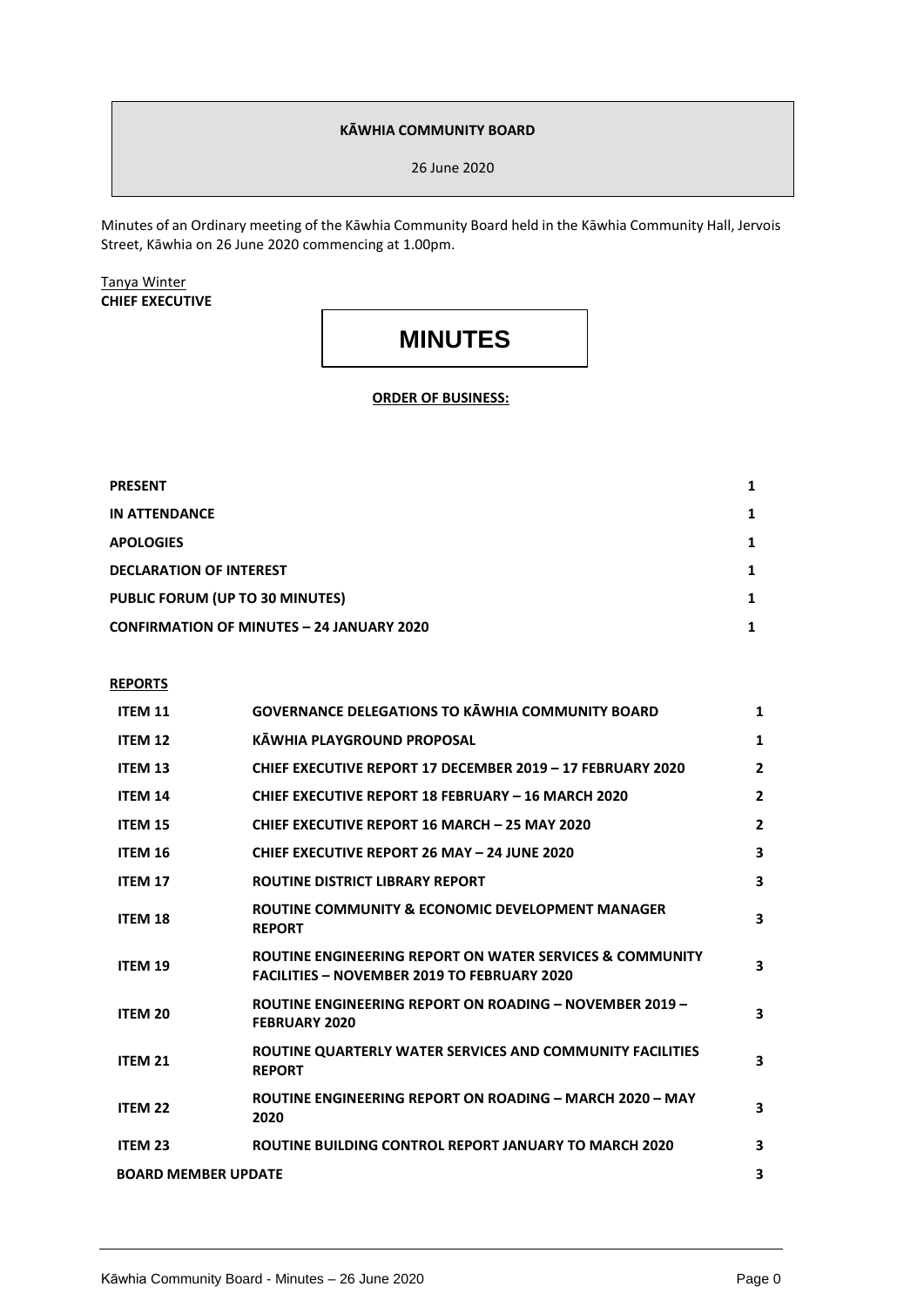#### **PRESENT**

Mr. K Briggs (Acting Chair), Mr. G Fletcher, Ms. H Whiu, Cr. Williams

#### **IN ATTENDANCE**

Ms. T Winter (Chief Executive), Messrs. A Loe (Group Manager Environment), G Bunn (Group Manager Corporate), J le Fleming (Community Facilities Officer), Ms. T Ambury (Community and Economic Development Manager).

#### **APOLOGY**

**Resolved** that the apology received by Mr. D Walsh be sustained. **Mr. Fletcher / Cr. Williams**

#### **PUBLIC FORUM**

Dr. J and S Burton spoke to the board members about renovations at the Medical Centre and the benefit that it will create for the community and the value of contributing to the training of junior doctors in rural practice. The renovations will have an official opening at 9.30am Wednesday 1 July.

K Jefferies supported by H Ormsby spoke to the background of the Kāwhia Community Projects Trust and the projects they had undertaken. He tabled a written report of the Trusts projects and asked that this information be placed on the Council property file.

Jeanette Schollum, Carole Shepheard and Sheena Lomas representing The Old Post Office spoke about the activities of their group and the creative arts in Kāwhia. They tabled information about the creative arts community in Kāwhia.

#### **DECLARATION OF INTEREST**

Mr. K Briggs asked members whether they had any declarations of conflicts of interest.

No declarations of conflicts of interest were received. **Mrs. Whiu / Mr. Fletcher**

#### **CONFIRMATION OF MINUTES - 24 JANUARY 2020**

**Resolved** that the minutes of the meeting of the Kāwhia Community Board held on 24 January 2020, as circulated, be approved as a true and correct record of that meeting and the recommendations contained therein be adopted.

**Mr. Briggs / Mrs. Whiu**

#### **ITEM 11 GOVERNANCE DELEGATIONS TO KĀWHIA COMMUNITY BOARD**

The Chief Executive referred members to her report and asked whether there were any questions.

The Group Manager Corporate explained the terms of reference and future use of Kāwhia Reserve funds.

**Resolved** that the Kāwhia Community Board recommends to Council that The Terms of Reference for Governance delegations to the Kāwhia Community Board are approved. **Mrs. Whiu / Mr. Fletcher**

#### **ITEM 12 KĀWHIA PLAYGROUND PROPOSAL**

The Community and Economic Development Manager referred members to her report and asked whether there were any questions.

Mrs. Whiu asked for clarification on the layout changes and questioned the relocation of the mouse wheel.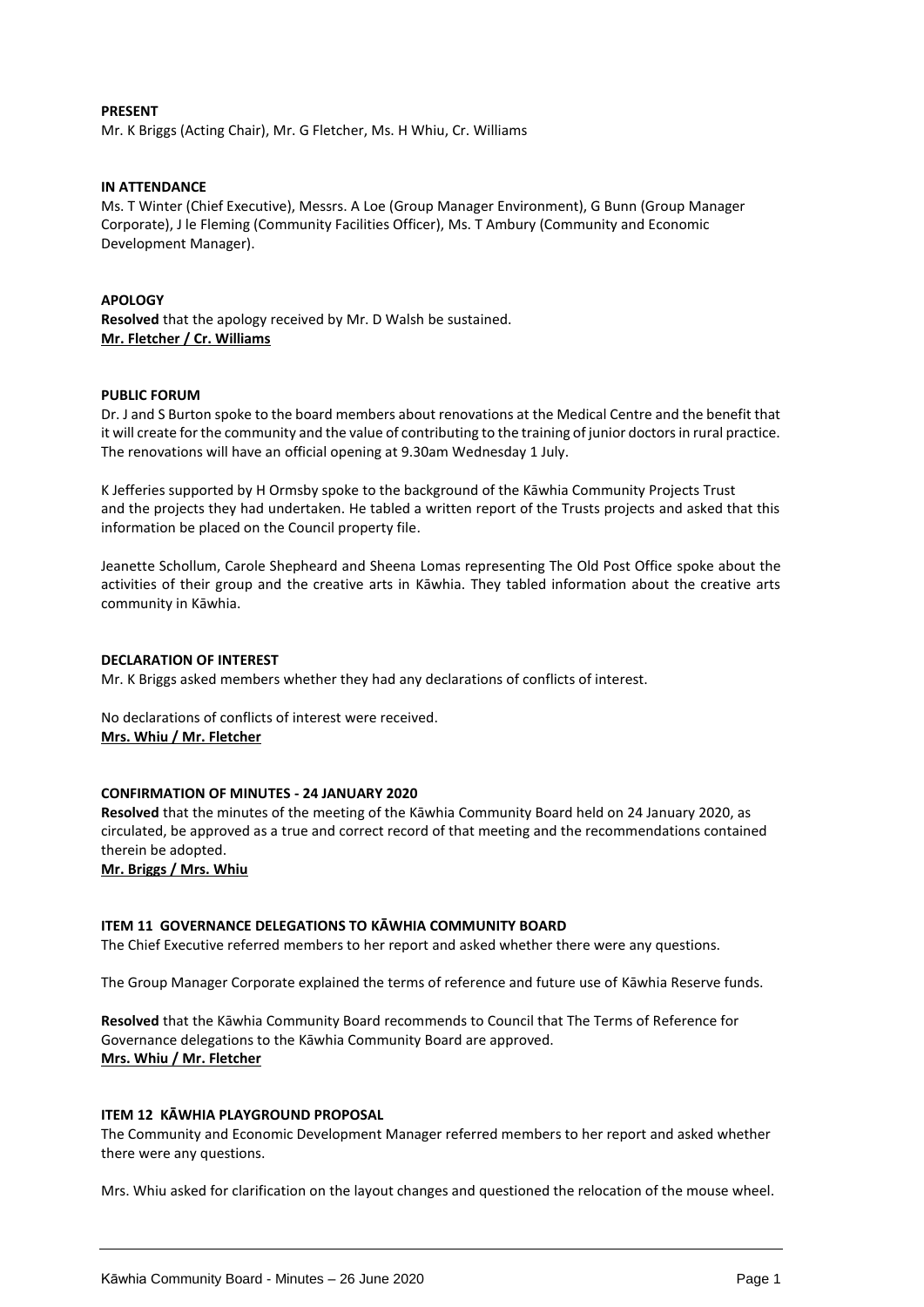The Community and Economic Development Manager responded in order to include the net a large area is required therefore this is the most practical layout.

**Resolved** that Kāwhia Community Board recommends to Council to;

- I. Approve the new playground as proposed by the Kāwhia Community Projects Trust to be installed on the same site as the existing playground on Omimiti Reserve on Jervois Street, Kāwhia, as per the attached concept plan (Attachment 2).
- II. Approve the mouse wheel, as the most significant existing piece of equipment to be relocated and incorporated into the new playground design.
- III. Fund the additional costs created by siting the new playground at the existing playground location, in the following ways;
	- from the carry forward of the 18/19 Kāwhia Parks and Reserves Capital account, for an amount of \$10k as per part three of the Board's resolution from 9 August 2019, and;
	- from the remaining balance of \$5.1k from the 19/20 Sundry Reserves Improvement account, and;
	- for \$2.9k of funds being used from the Kāwhia Community Board Reserve account to meet the remaining shortfall.
- IV. Require the ownership of the constructed playground asset to be vested in Council once staff are satisfied the playground meets the appropriate standards and on the basis that Council takes responsibility for routine maintenance, minor repairs and insurance. This would be funded from the Sundry Kāwhia Reserves operating account.
- V. Fund the depreciation for the playground at a rate consistent with other Council playgrounds that are funded for depreciation and undertake such future renewals of the playground assets as are reasonably affordable based on the depreciation that has been collected for the playground.
- VI. Support staff to proceed with developing a Memorandum of Understanding between Council and the Kāwhia Community Projects Trust to ensure the installation and hand over is managed within Council processes and consistent with the new playground installation in Otorohanga that was also funded by a community group.

**Mrs. Whiu / Cr. Williams**

**ITEM 13 CHIEF EXECUTIVE REPORT 17 DECEMBER 2019 – 17 FEBRUARY 2020 Resolved** that the Chief Executive Report 17 December 2019 to 17 February 2020 be received. **Mrs. Whiu / Mr. Fletcher**

**ITEM 14 CHIEF EXECUTIVE REPORT 18 FEBRUARY – 16 MARCH 2020 Resolved** that the Chief Executive Report 18 February to 16 March 2020 be received. **Mrs. Whiu / Mr. Fletcher**

**ITEM 15 CHIEF EXECUTIVE REPORT 16 MARCH – 25 MAY 2020 Resolved** that the Chief Executive Report 16 March to 25 May 2020 be received. **Mrs. Whiu / Mr. Fletcher**

**ITEM 16 CHIEF EXECUTIVE REPORT 26 MAY – 24 JUNE 2020 Resolved** that the Chief Executive Report 26 May to 25 May be received. **Mrs. Whiu / Mr. Fletcher**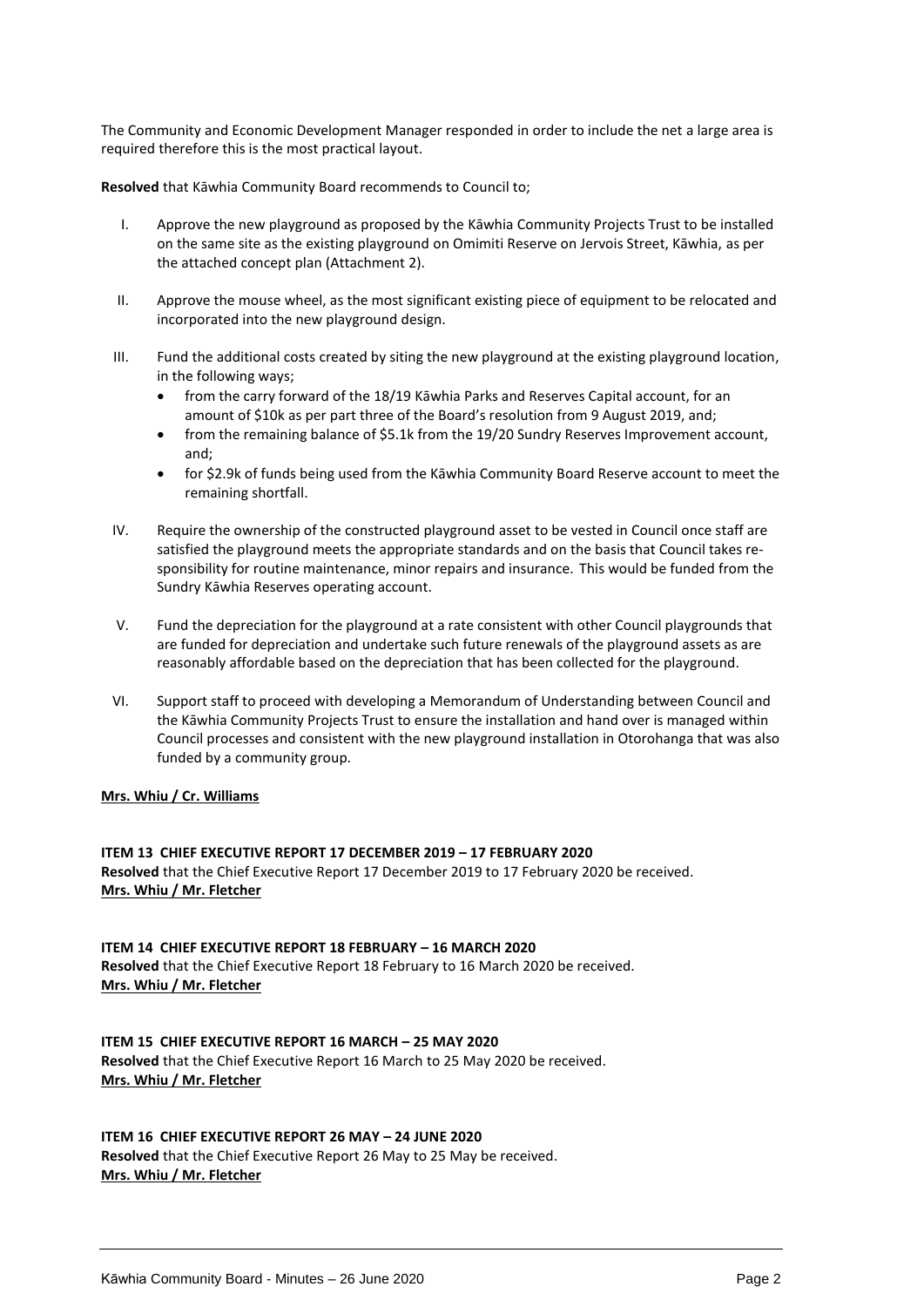#### **ITEM 17 DISTRICT LIBRARY REPORT**

The Group Manager Corporate referred members to the report. He said the Kāwhia Library has had a good tidy up and layout change.

**Resolved** that the District Librarian's quarterly report be received. **Mrs. Whiu / Mr. Fletcher** 

#### **ITEM 18 ROUTINE COMMUNITY & ECONOMIC DEVELOPMENT MANAGER REPORT**

**Resolved** that the Routine Community & Economic Development Managers report be received. **Mrs. Whiu / Mr. Fletcher**

#### **ITEM 19 ROUTINE ENGINEERING REPORT ON WATER SERVICES & COMMUNITY FACILITIES – NOVEMBER 2019 TO FEBRUARY 2020.**

**Resolved** that the information presented in this report be received. **Mrs. Whiu / Mr. Fletcher**

#### **ITEM 20 ROUTINE ENGINEERING REPORT ON ROADING – NOVEMBER 2019 TO FEBURARY 2020**

**Resolved** that the routine engineering report on Roading for the period November to February 2020 be received.

**Mrs. Whiu / Mr. Fletcher**

#### **ITEM 21 ROUTINE QUARTERLY WATER SERVICES AND COMMUNITY FACILITIES REPORT**

The Community Facilities Officer referred members to the report and highlighted the following;

- 1) Ceiling repairs on the Kāwhia Medical Centre
- 2) Building repairs on the Kāwhia Museum
- 3) Kāwhia Wharf Structural Report

**Resolved** that the routine quarterly water services and community facilities report be received. **Mrs. Whiu / Mr. Fletcher**

#### **ITEM 22 ROUTINE ENGINEERING REPORT ON ROADING – MARCH 2020 TO MAY 2020**

**Resolved** that the routine engineering report on Roading for the period March 2020 to May 2020 be received. **Mrs. Whiu / Mr. Fletcher**

#### **ITEM 23 ROUTINE BUILDING CONTROL REPORT - JANUARY TO MARCH 2020**

**Resolved** that the Building Control activity report for the first quarter of 2020 be received. **Mrs. Whiu / Mr. Fletcher**

#### **BOARD MEMBER UPDATE**

MR. FLETCHER

- Drain beside swamp culvert on Morrison Road Needs to be cleaned out
- Morrison Road Sweeping pine needles off road
- Resource Consent Aotea Wall Community is asking what is to be expected

#### MR BRIGGS

- Spent a lot of time at home over COVID Lockdown
- Travelled to Whitianga to visit family

MRS. WHIU

During COVID Lockdown - Food and essential item distribution for the Community